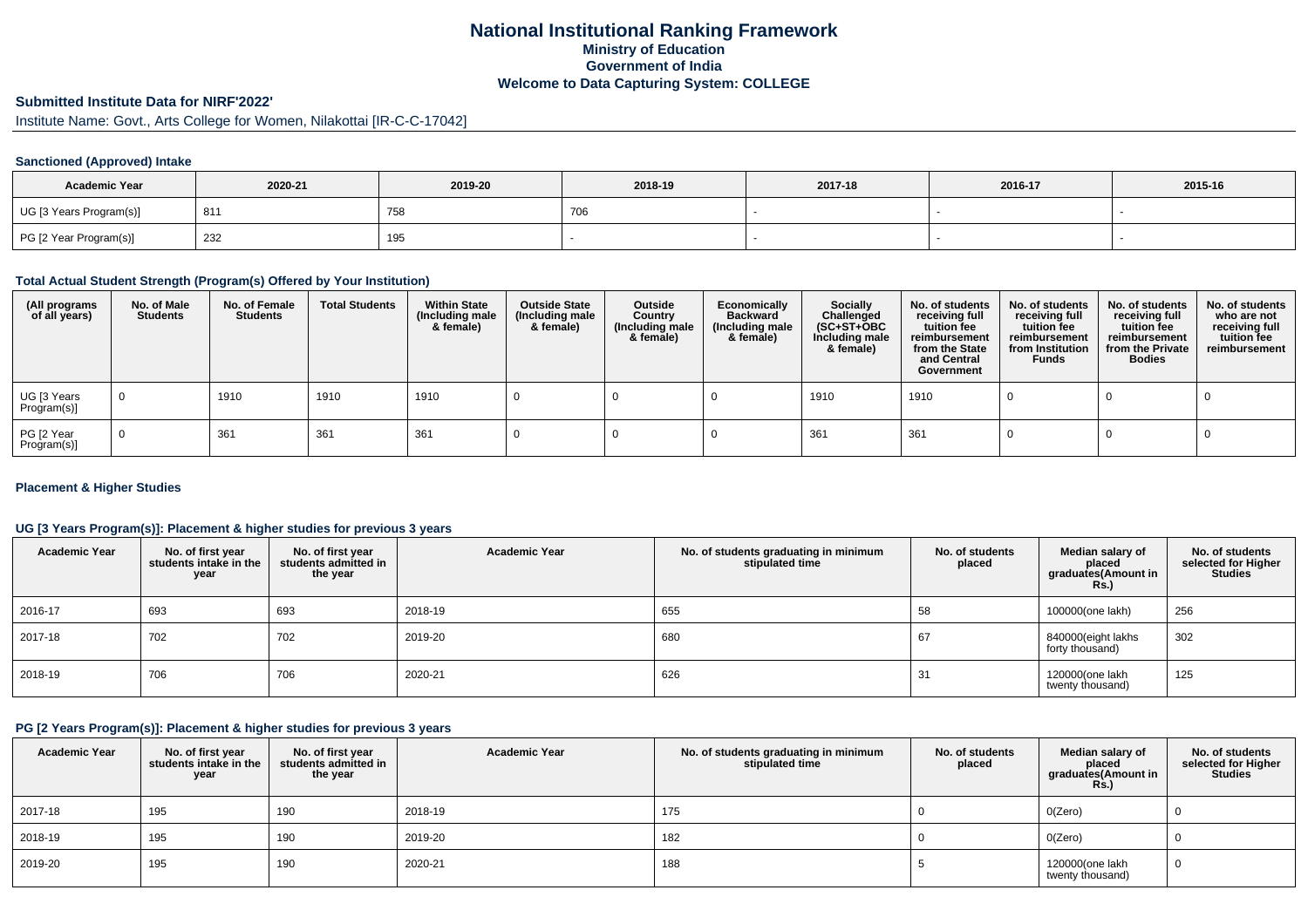#### **Financial Resources: Utilised Amount for the Capital expenditure for previous 3 years**

| Academic Year                                                                                        | 2020-21                                                   | 2019-20                               | 2018-19                                                      |  |  |  |  |  |  |  |  |
|------------------------------------------------------------------------------------------------------|-----------------------------------------------------------|---------------------------------------|--------------------------------------------------------------|--|--|--|--|--|--|--|--|
|                                                                                                      | <b>Utilised Amount</b>                                    | <b>Utilised Amount</b>                | <b>Utilised Amount</b>                                       |  |  |  |  |  |  |  |  |
| Annual Capital Expenditure on Academic Activities and Resources (excluding expenditure on buildings) |                                                           |                                       |                                                              |  |  |  |  |  |  |  |  |
| Library                                                                                              | 25000 (TWENTY FIVE THOUSAND)                              | 220000 (TWO LAKH TWENTY TWO THOUSAND) | 249990 (TWO LAKH FORTY NINE THOUSAND NINE<br>HUNDRED NINETY) |  |  |  |  |  |  |  |  |
| New Equipment for Laboratories                                                                       | 209961 (TWO LAKH NINE THOUSAND NINE HUNDRED<br>SIXTY ONE) | 350000 (THREE LAKHS FIFTY THOUSAND)   | 275000 (TWO LAKH SEVENTY FIVE THOUSAND)                      |  |  |  |  |  |  |  |  |
| Other expenditure on creation of Capital Assets (excluding<br>expenditure on Land and Building)      | 225000 (TWO LAKH TWENTY FIVE THOUSAND)                    | $0$ (ZERO)                            | 400000 (FOUR LAKHS)                                          |  |  |  |  |  |  |  |  |

## **Financial Resources: Utilised Amount for the Operational expenditure for previous 3 years**

| <b>Academic Year</b>                                                                                                                                                                          | 2020-21                                                                                     | 2019-20                                                              | 2018-19                                                                                 |  |  |  |  |  |  |  |
|-----------------------------------------------------------------------------------------------------------------------------------------------------------------------------------------------|---------------------------------------------------------------------------------------------|----------------------------------------------------------------------|-----------------------------------------------------------------------------------------|--|--|--|--|--|--|--|
|                                                                                                                                                                                               | <b>Utilised Amount</b>                                                                      | <b>Utilised Amount</b>                                               | <b>Utilised Amount</b>                                                                  |  |  |  |  |  |  |  |
| <b>Annual Operational Expenditure</b>                                                                                                                                                         |                                                                                             |                                                                      |                                                                                         |  |  |  |  |  |  |  |
| Salaries (Teaching and Non Teaching staff)                                                                                                                                                    | 47493924 (FOUR CRORES SEVENTY FOUR LAKHS NINETY<br>THREE THOUSAND NINE HUNDRED TWENTY FOUR) | 24338000 (TWO CRORE FORTY THREE LAKHS THIRTY<br>EIGHT THOUSAND ONLY) | 32132249 (THREE CRORES TWENTY ONE LAKHS THIRTY<br>TWO THOUSAND TWO HUNDRED FORTY NINE ) |  |  |  |  |  |  |  |
| Maintenance of Academic Infrastructure or consumables and<br>other running expenditures(excluding maintenance of hostels<br>and allied services,rent of the building, depreciation cost, etc) | 15000 (FIFTEEN THOUSAND)                                                                    | 45204 (FORTY FIVE THOUSAND TWO HUNDRED FOUR)                         | 22000 (TWENTY TWO THOUSAND ONLY)                                                        |  |  |  |  |  |  |  |
| Seminars/Conferences/Workshops                                                                                                                                                                | 0 (ZERO)                                                                                    | $0$ (ZERO)                                                           | 180260 (ONE LAKH EIGHTY THOUSAND TWO HUNDRED<br>AND SIXTY ONLY)                         |  |  |  |  |  |  |  |

### **PCS Facilities: Facilities of physically challenged students**

| 1. Do your institution buildings have Lifts/Ramps?                                                                                                         | Yes, more than 40% of the buildings |
|------------------------------------------------------------------------------------------------------------------------------------------------------------|-------------------------------------|
| 2. Do your institution have provision for walking aids, including wheelchairs and transportation from one building to another for<br>handicapped students? | No                                  |
| 3. Do your institution buildings have specially designed toilets for handicapped students?                                                                 | Yes, less than 40% of the buildings |

### **Faculty Details**

| Srno           | Name                 | Age | Designation                                         | Gender | Qualification   | <b>Experience (In</b><br>Months) | <b>Currently working</b><br>with institution? | Joining Date | <b>Leaving Date</b> | <b>Association type</b> |
|----------------|----------------------|-----|-----------------------------------------------------|--------|-----------------|----------------------------------|-----------------------------------------------|--------------|---------------------|-------------------------|
|                | RAJENDRAN D          | 54  | Dean / Principal /<br>Director / Vice<br>Chancellor | Male   | Ph.D            | 300                              | Yes                                           | 01-10-2020   | $\sim$              | Regular                 |
| $\overline{2}$ | PALANIAMMAL M        | 38  | Other                                               | Female | M. Phil         | 144                              | Yes                                           | 16-06-2008   | $- -$               | Other                   |
| 3              | RAJESWARI M          | 40  | Other                                               | Female | SE <sub>1</sub> | 108                              | Yes                                           | 28-11-2012   | $-$                 | Other                   |
| $\overline{4}$ | <b>HEMASHANTHINI</b> | 38  | Other                                               | Female | M. Phil         | 96                               | Yes                                           | 01-09-2017   | $\sim$              | Other                   |
| 5              | CHITRA SP            | 37  | Other                                               | Female | SE <sub>1</sub> | 24                               | Yes                                           | 03-01-2019   | $\sim$ $\sim$       | Other                   |
| 6              | BARATHI <sub>S</sub> | 38  | Other                                               | Female | Ph.D            | 48                               | Yes                                           | 01-09-2017   | $-$                 | Other                   |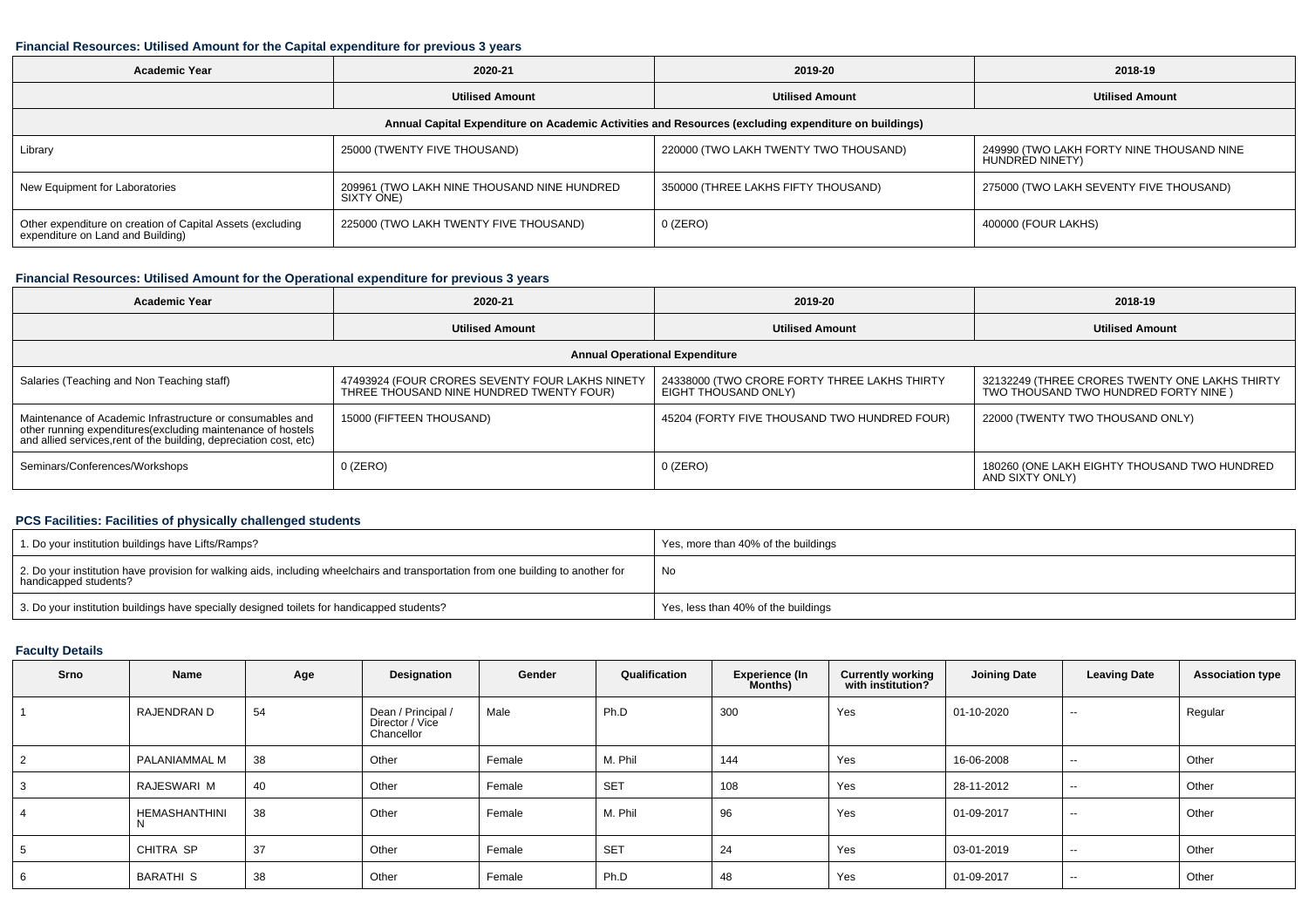| $\overline{7}$ | NEETHIDEVI A              | 39 | Other                      | Female | Ph.D        | 48  | Yes | 01-09-2017 | $\overline{\phantom{a}}$ | Other   |
|----------------|---------------------------|----|----------------------------|--------|-------------|-----|-----|------------|--------------------------|---------|
| 8              | <b>JOHNSI RANI V</b>      | 44 | Other                      | Female | Ph.D        | 96  | Yes | 25-03-2019 | $\sim$                   | Other   |
| 9              | BIRUNDHA RANI M           | 37 | Other                      | Female | M. Phil     | 156 | Yes | 24-09-2009 |                          | Other   |
| 10             | <b>THILAGAVATHI S</b>     | 35 | Other                      | Female | M. Phil     | 144 | Yes | 11-08-2010 | --                       | Other   |
| 11             | <b>BOOPATHIS</b>          | 42 | Other                      | Male   | M. Phil     | 144 | Yes | 02-01-2017 | $\overline{\phantom{a}}$ | Other   |
| 12             | <b>ELUMALAIK</b>          | 35 | Other                      | Male   | Ph.D        | 60  | Yes | 19-02-2018 | $\overline{a}$           | Other   |
| 13             | RAJA PANDI P              | 30 | Other                      | Male   | M. Phil     | 36  | Yes | 19-02-2019 | $\sim$                   | Other   |
| 14             | Muthukamatchi A           | 57 | <b>Assistant Professor</b> | Male   | Ph.D        | 324 | Yes | 14-06-2017 | $\sim$                   | Regular |
| 15             | Chinnasamy A V            | 53 | <b>Assistant Professor</b> | Male   | Ph.D        | 324 | Yes | 04-09-2014 | $\overline{\phantom{a}}$ | Regular |
| 16             | Mohamed Iqbal<br>Mansur M | 46 | <b>Assistant Professor</b> | Male   | Ph.D        | 214 | Yes | 05-11-2015 | $\sim$                   | Regular |
| 17             | Pandeeswari M             | 46 | <b>Assistant Professor</b> | Female | Ph.D        | 294 | Yes | 13-10-2008 |                          | Regular |
| 18             | AMUTHA S                  | 42 | <b>Assistant Professor</b> | Female | Ph.D        | 204 | Yes | 02-11-2015 | --                       | Regular |
| 19             | Selvarani S               | 43 | <b>Assistant Professor</b> | Female | Ph.D        | 168 | Yes | 16-12-2015 | $\sim$                   | Regular |
| 20             | Sumathi N                 | 48 | <b>Assistant Professor</b> | Female | M. Phil     | 224 | Yes | 02-11-2015 | $\sim$                   | Regular |
| 21             | Lakshmi G                 | 55 | <b>Assistant Professor</b> | Female | Ph.D        | 344 | Yes | 04-09-2014 | $\sim$                   | Regular |
| 22             | Selvan A                  | 52 | <b>Assistant Professor</b> | Male   | Ph.D        | 384 | Yes | 06-03-2014 |                          | Regular |
| 23             | Sadaiyandi K              | 56 | <b>Assistant Professor</b> | Male   | Ph.D        | 384 | Yes | 01-08-2016 | $\overline{\phantom{a}}$ | Regular |
| 24             | Dharmaraj T               | 48 | <b>Assistant Professor</b> | Male   | <b>NET</b>  | 204 | Yes | 02-07-2016 | $\overline{\phantom{a}}$ | Regular |
| 25             | Jayapradha S R            | 40 | <b>Assistant Professor</b> | Female | Ph.D        | 144 | Yes | 14-08-2012 | $\overline{\phantom{a}}$ | Regular |
| 26             | Manikandaraja R           | 47 | <b>Assistant Professor</b> | Male   | SET         | 204 | Yes | 14-06-2017 | $\overline{\phantom{a}}$ | Regular |
| 27             | Thilavathy G              | 40 | <b>Assistant Professor</b> | Female | M. Phil     | 160 | Yes | 08-08-2013 | $\sim$                   | Regular |
| 28             | Theepa V G                | 45 | <b>Assistant Professor</b> | Female | <b>SLET</b> | 168 | Yes | 21-07-2010 | $\overline{\phantom{a}}$ | Regular |
| 29             | Suresh babu P             | 47 | <b>Assistant Professor</b> | Male   | Ph.D        | 180 | Yes | 10-10-2017 | $\overline{\phantom{a}}$ | Regular |
| 30             | Sundaralingam S           | 39 | <b>Assistant Professor</b> | Male   | <b>NET</b>  | 144 | Yes | 01-08-2016 | $\sim$                   | Regular |
| 31             | Jeyabharathi T            | 46 | <b>Assistant Professor</b> | Female | M. Phil     | 180 | Yes | 01-02-2010 | $\overline{a}$           | Regular |
| 32             | Latha A                   | 50 | <b>Assistant Professor</b> | Female | Ph.D        | 264 | Yes | 26-12-2007 | ÷.                       | Regular |
| 33             | Kavitha Maheswari         | 44 | <b>Assistant Professor</b> | Female | Ph.D        | 180 | Yes | 13-10-2008 | $\sim$                   | Regular |
| 34             | Kandasamy S               | 57 | <b>Assistant Professor</b> | Male   | M. Phil     | 144 | Yes | 03-08-2016 | $\sim$                   | Regular |
| 35             | Rajasekar S P             | 39 | <b>Assistant Professor</b> | Male   | Ph.D        | 168 | Yes | 06-11-2015 | ⊷.                       | Regular |
| 36             | Murugavel V               | 53 | <b>Assistant Professor</b> | Male   | Ph.D        | 168 | Yes | 19-07-2017 | $\sim$                   | Regular |
| 37             | Rajkumar P                | 42 | <b>Assistant Professor</b> | Male   | Ph.D        | 72  | Yes | 19-06-2017 | $\sim$                   | Regular |
| 38             | Seenivasagan N            | 54 | <b>Assistant Professor</b> | Male   | Ph.D        | 168 | Yes | 21-06-2017 | $\sim$                   | Regular |
| 39             | Mayandi K                 | 54 | <b>Assistant Professor</b> | Male   | Ph.D        | 44  | Yes | 11-10-2017 | $\sim$                   | Regular |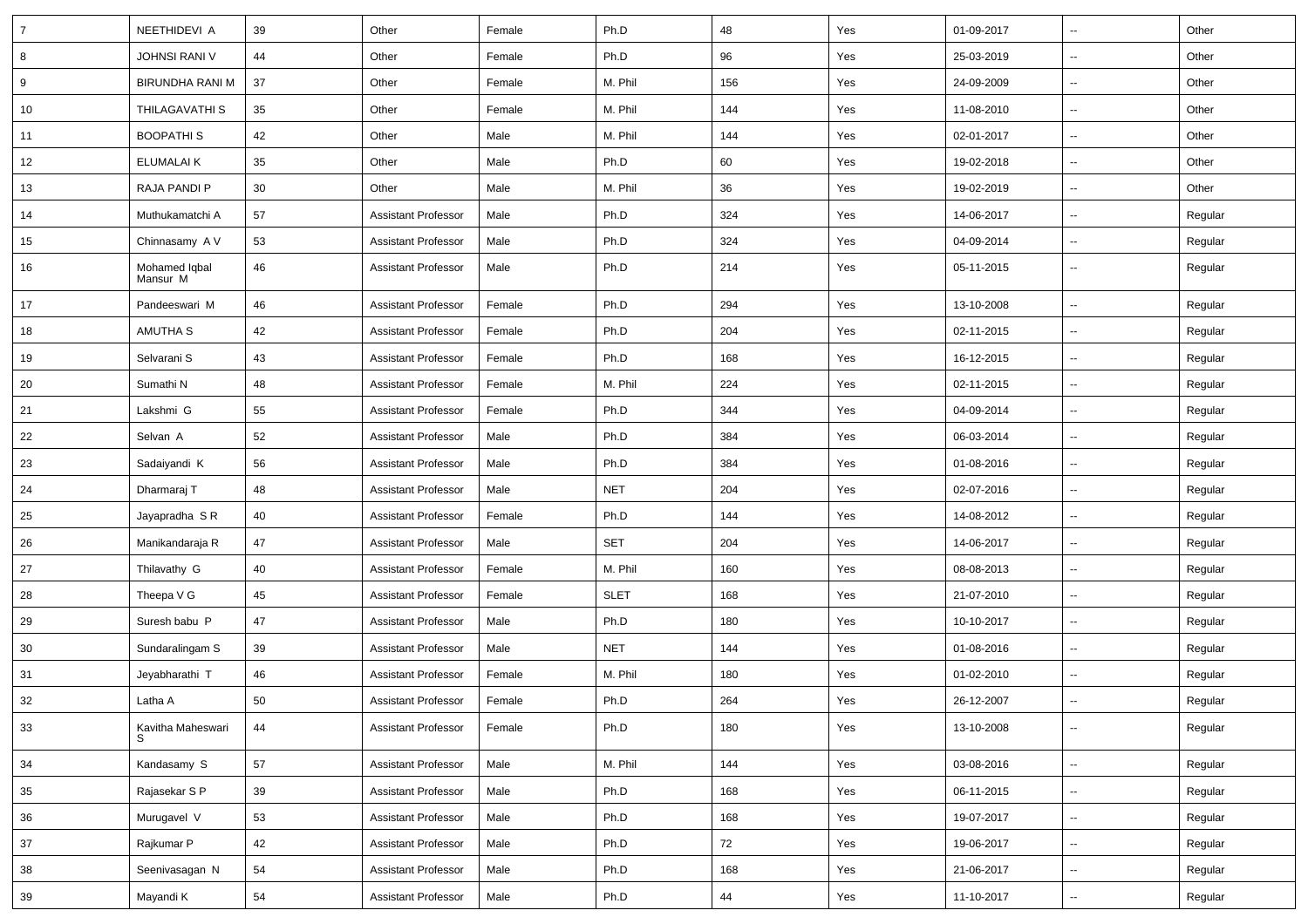| 40   | Nirmala Devi R                 | 39 | Other                      | Female | Ph.D       | 144 | Yes | 18-02-2006 | Ξ.                       | Other   |
|------|--------------------------------|----|----------------------------|--------|------------|-----|-----|------------|--------------------------|---------|
| 41   | RADHA MANI M                   | 36 | Other                      | Female | Ph.D       | 108 | Yes | 24-09-2009 | $\overline{\phantom{a}}$ | Other   |
| 42   | SankaraKumar R                 | 49 | <b>Assistant Professor</b> | Male   | Ph.D       | 52  | Yes | 16-05-2017 | $\sim$                   | Regular |
| 43   | Selvasundhari D                | 57 | <b>Assistant Professor</b> | Female | Ph.D       | 42  | Yes | 15-02-2016 | $\sim$                   | Regular |
| 44   | Dhanalakshmi N                 | 40 | Other                      | Female | M. Phil    | 132 | Yes | 01-10-2009 | $\overline{\phantom{a}}$ | Other   |
| 45   | Thenmozhi B                    | 35 | Other                      | Female | M. Phil    | 89  | Yes | 13-10-2013 | -−                       | Other   |
| 46   | DEVIPRIYA O                    | 37 | Other                      | Female | M. Phil    | 48  | Yes | 09-11-2012 | ш.                       | Other   |
| 47   | Kavitha C                      | 36 | Other                      | Female | M. Phil    | 120 | Yes | 01-01-2012 | ⊶.                       | Other   |
| 48   | Mary Sebasti Rubala<br>S       | 37 | Other                      | Female | M. Phil    | 120 | Yes | 09-11-2012 | ⊶.                       | Other   |
| 49   | PONMANI M                      | 49 | Other                      | Female | Ph.D       | 216 | Yes | 01-07-1999 | ⊶.                       | Other   |
| 50   | Senthil M                      | 39 | Other                      | Male   | SET        | 48  | Yes | 12-03-2019 | $\sim$                   | Other   |
| 51   | Kavitha KP                     | 43 | Other                      | Female | M. Phil    | 192 | Yes | 21-06-2004 | --                       | Other   |
| 52   | Subasri c                      | 41 | Other                      | Female | Ph.D       | 168 | Yes | 01-10-2009 | ⊷.                       | Other   |
| 53   | Pauline Jeevitha J             | 28 | Other                      | Female | <b>NET</b> | 60  | Yes | 19-02-2018 | $\overline{\phantom{a}}$ | Other   |
| 54   | <b>KARTHIKEYAN R</b>           | 42 | <b>Assistant Professor</b> | Male   | Ph.D       | 204 | Yes | 09-09-2019 | $\overline{\phantom{a}}$ | Regular |
| 55   | VIJI S                         | 45 | Other                      | Female | Ph.D       | 24  | Yes | 06-03-2019 | ⊶.                       | Other   |
| 56   | PACKIYAM M                     | 41 | Other                      | Male   | Ph.D       | 36  | Yes | 19-03-2019 | $\sim$                   | Other   |
| 57   | KOKILA MADHU<br>PRIYA R        | 43 | Other                      | Female | M. Phil    | 168 | Yes | 16-09-2005 | --                       | Other   |
| 58   | <b>MARIA LIGORI A</b>          | 37 | Other                      | Female | M. Phil    | 131 | Yes | 22-12-2008 | $\overline{\phantom{a}}$ | Other   |
| 59   | KALAI CHANDRA<br><b>LEKHAK</b> | 34 | Other                      | Female | M. Phil    | 108 | Yes | 12-07-2010 | ⊷.                       | Other   |
| 60   | VASANTHA K                     | 29 | Other                      | Female | M. Phil    | 48  | Yes | 19-02-2018 | ⊷.                       | Other   |
| 61   | MICHEL REGAN P                 | 33 | Other                      | Male   | M. Phil    | 6   | Yes | 18-03-2014 | $\sim$                   | Other   |
| 62   | KOKILA C                       | 39 | Other                      | Female | Ph.D       | 192 | Yes | 20-07-2005 | $\overline{\phantom{a}}$ | Other   |
| 63   | STELLA S                       | 39 | Other                      | Female | Ph.D       | 174 | Yes | 11-07-2007 | ⊶.                       | Other   |
| 64   | VAISIGA V                      | 40 | Other                      | Female | Ph.D       | 140 | Yes | 24-09-2009 | Щ,                       | Other   |
| 65   | RAJALAKSHMI M                  | 40 | Other                      | Female | Ph.D       | 138 | Yes | 24-09-2009 | --                       | Other   |
| 66   | JENITHA B                      | 37 | Other                      | Female | <b>NET</b> | 136 | Yes | 25-09-2009 | н.                       | Other   |
| 67   | MUTHUCHELVI M                  | 37 | Other                      | Female | <b>NET</b> | 136 | Yes | 07-10-2009 | $\overline{\phantom{a}}$ | Other   |
| 68   | PACKIYA LAKSHMI                | 49 | Other                      | Female | Ph.D       | 180 | Yes | 22-07-2004 | $\sim$                   | Other   |
| 69   | KAYATHRI N                     | 40 | Other                      | Female | Ph.D       | 48  | Yes | 01-09-2017 | $\sim$                   | Other   |
| 70   | THENMOZHI K                    | 39 | Other                      | Female | Ph.D       | 48  | Yes | 01-09-2017 | ⊶.                       | Other   |
| $71$ | SELVAM J                       | 37 | Other                      | Male   | Ph.D       | 40  | Yes | 19-02-2018 | н,                       | Other   |